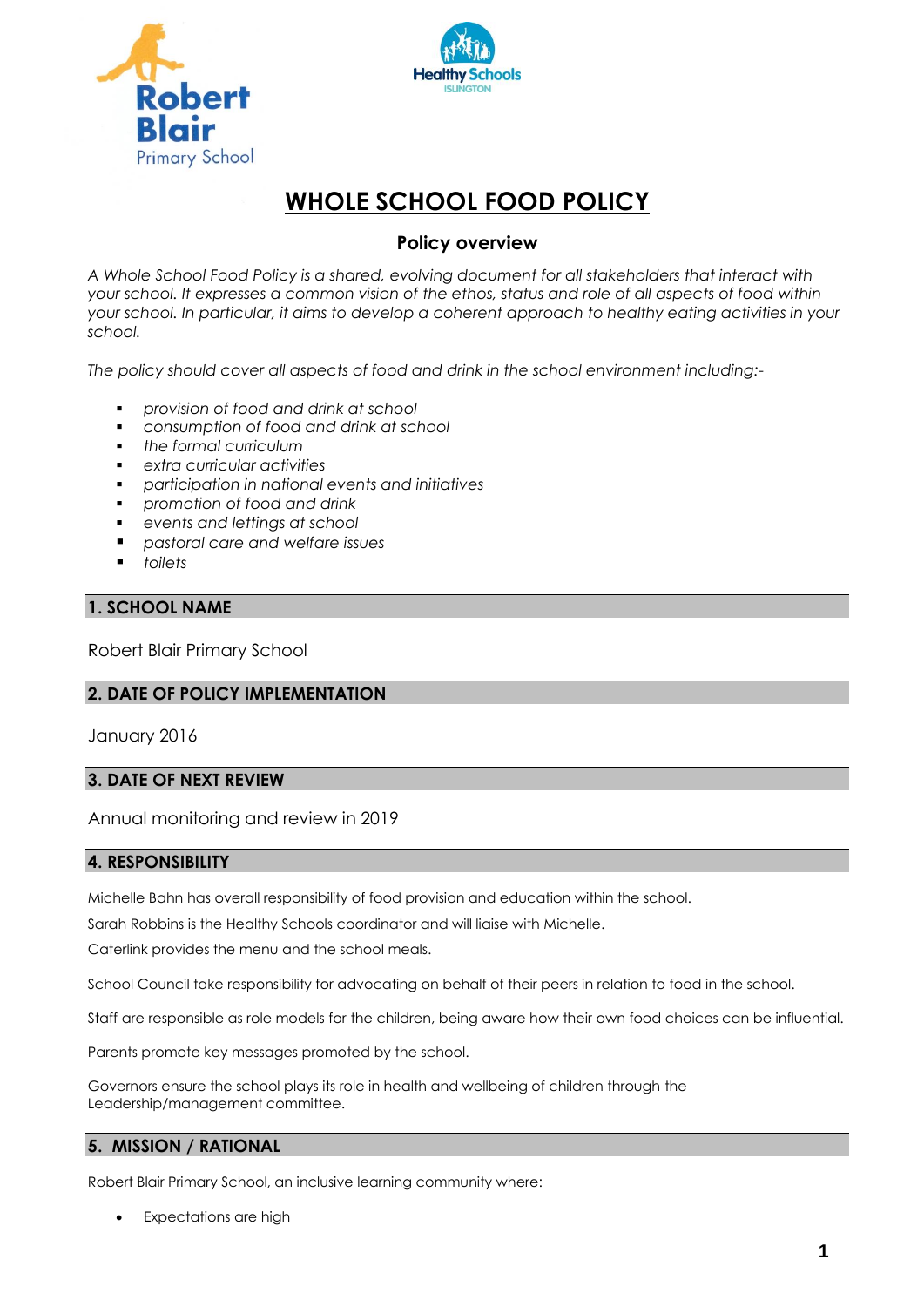

- Individuals are nurtured
- Creativity is valued

We see the health and wellbeing of pupils to be an integral part of this.

| <b>Policy</b>                | Example of how this relates to the food policy                                    |
|------------------------------|-----------------------------------------------------------------------------------|
| <b>Behaviour</b>             | Only use non-food as reward, although food may be used as a part of               |
|                              | whole class/school celebration                                                    |
|                              | Note research indicating that health food can influence and improve<br>٠          |
|                              | behaviour                                                                         |
|                              | Note importance of rewarding positive behaviour relating to food and              |
|                              | drink                                                                             |
| <b>PSHE</b>                  | The aims of a PSHE policy/schemes of work include healthy lifestyles<br>$\bullet$ |
|                              | and healthy eating                                                                |
| <b>Healthy School</b>        | Promote and ensure a whole school approach to health with universal<br>$\bullet$  |
|                              | health promotion.                                                                 |
| <b>Equal Opportunity and</b> | Cater for relevant religious and cultural food requirements                       |
| <b>Inclusion</b>             | Pupils with disabilities are adequately catered for                               |
| <b>Every Child Matters</b>   | Healthy eating is directly linked to being healthy<br>٠                           |
| Work with partner agencies   | Active partnerships and links with Healthy Schools Programme and<br>$\bullet$     |
|                              | school caterers                                                                   |

# **6. AIM**

As a Healthy School we want to ensure that we promote the health and wellbeing of the whole school community through all aspects of food and nutrition and provide consistent messages to pupils, parents and staff

# **7. OBJECTIVES**

- *To promote health awareness*
- *To give our pupils the information they need to make healthy choices*
- *To ensure that we are giving consistent messages about food and health across the school day*
- *To ensure the food and drink available across the school day reinforces the healthy lifestyle message and food brought in are in line with the food provided*
- *To include the whole school community in the promotion of healthier lifestyle*
- *To ensure access to clean and welcoming toilets*

# **8. CONSULTATION AND DISSEMINATION**

The food policy will be presented to staff. Staff will have an opportunity to look at and discuss the policy and share the inputs into the making of the policy.

Relevant parts of the policy will be shared with the parents to find out their views, for example healthy packed lunch, celebrations, etc

School council can gather children's input and feed this into the policy making.

# **9. EVALUATION**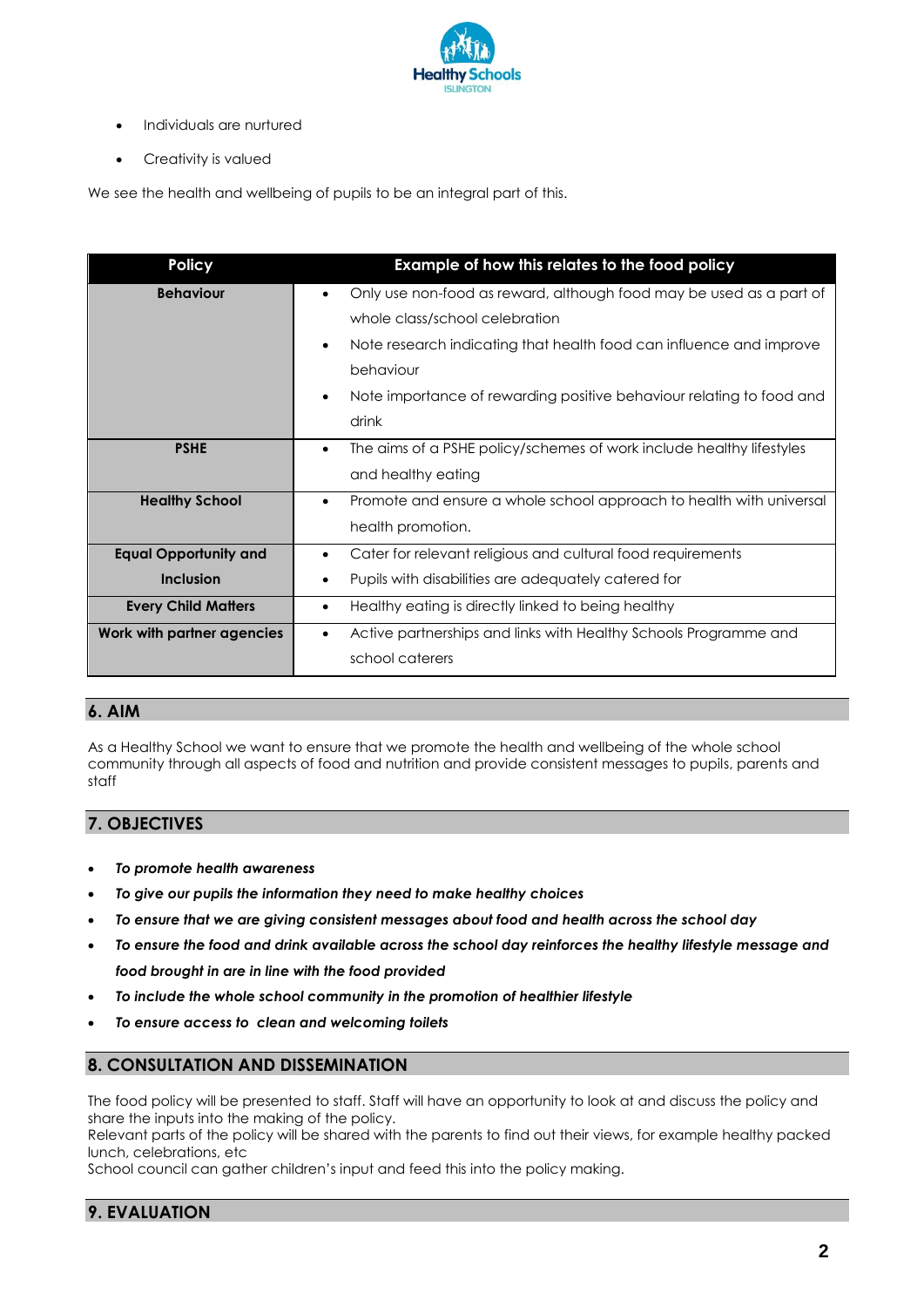

- Monitoring of packed lunches
- Staff training schedule
- Facilities development
- Planning checks
- Team teaching/Lesson Observations

#### **9. FOOD THROUGHOUT THE SCHOOL DAY**

#### **Breakfast**

The school runs a breakfast club Monday – Friday.

When breakfast is prepared no sugar is added and breakfast cereals are low in sugar. Children have a healthy choice, such as cereal, toast or bagel. Children can have water or diluted juice. Additional choices such as beans on toast and scrambled eggs are available at least once a week and children are encouraged to suggest new foods they would like to try.

Children are responsible for preparing and clearing away their own breakfast.

Bagels are available to all children at the beginning of the day.

#### **Snacks**

EYFS/KS1 children receive a piece of fruit or vegetable from the national fruit & vegetable scheme. Any extra pieces are shared with KS2 pupils.

# **School meals**

School meals are provided by Caterlink and pupils benefit from the free school meals paid for by the council.

All meat provided is halal.

The school monitors meal take up.

EYFS teachers eat in the dining hall.

5 Adult meals are available daily for KS1/2 staff to sit and eat with the children. Adults will promote healthy eating choices and reinforce good manners and eating habits

The school reinforces positive behaviours that are expected in the dining hall through clear dining hall routines

Menus are sent home termly.

# **Packed lunches**

Children are not allowed sweets including chocolate or crisps in their packed lunch. Water is the only drink allowed. The school enforces this policy when children have a packed lunch on school trips. The school audits the packed lunches and works with parents to improve the content.

**After school clubs**

The school runs an after school cooking club which has given children more confidence to make better choices and to be more independent about their food choices at home. Water and a slice of fruit loaf are provided for the children attending after school clubs.

#### **Drinks policy**

Children have access to drinking water in all of the classrooms and in the playgrounds. Children are encouraged to drink water especially when they are hot or have taking part in exercise. Children are allowed to use toilets during class time with class teacher's discretion.

# **10. MESSAGES GIVEN BY THE SCHOOL**

#### **Curriculum**

Gardens on the roof and in the playground provide opportunity for children to grow fruit and vegetables. The school provides a minimum of three cooking opportunities for all children throughout the year following Islington's progressive food and cooking skills guide. Recipes are chosen carefully and ensure key skills are taught to allow progression throughout the school and that each child can cook a simple meal by the time they reach year 6. Children are also taught where food comes from and the benefits different food groups have.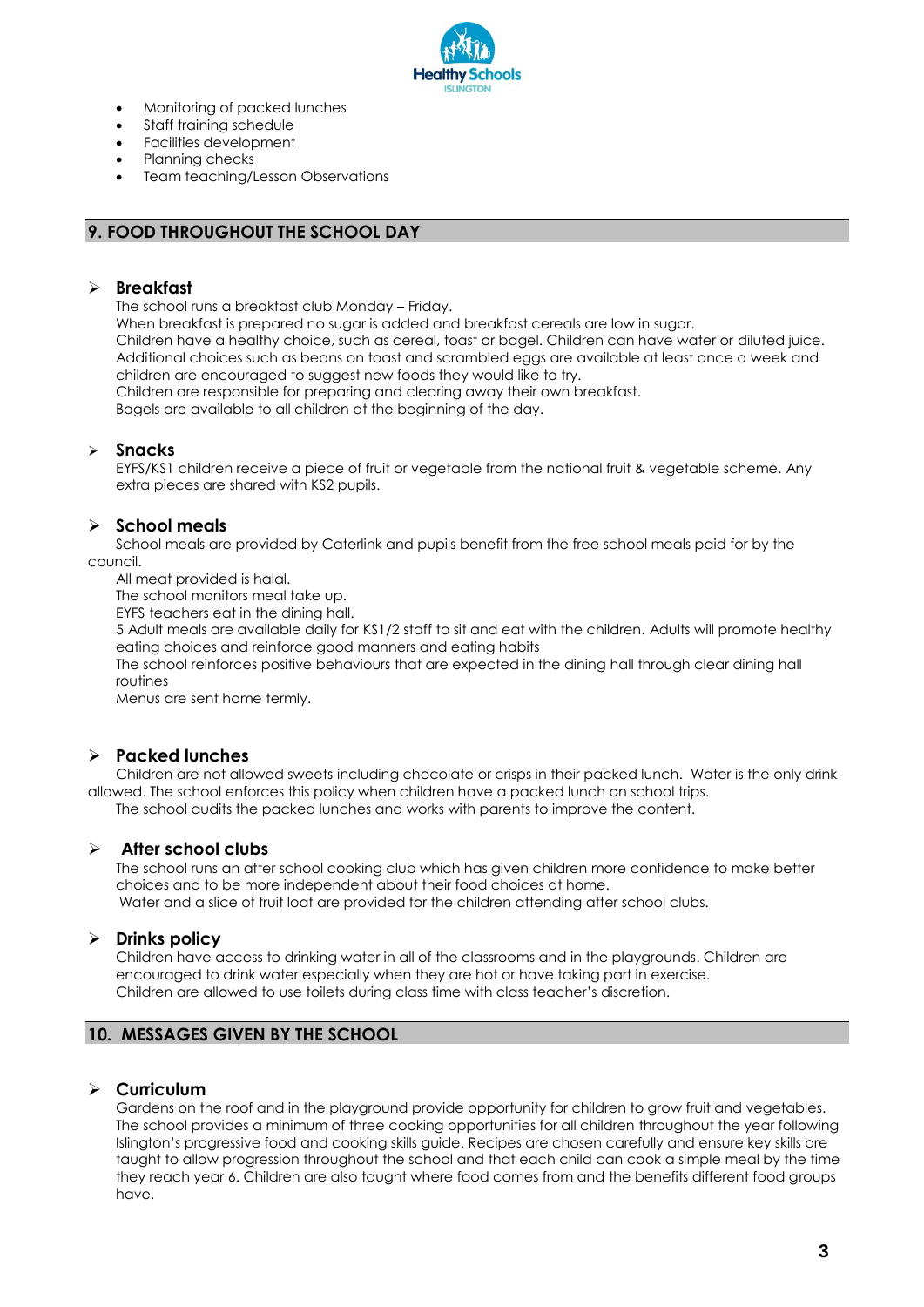

Healthy lifestyle and choices are taught throughout the school embedded in cross curricular activities and use support materials from Islington Healthy Schools team, such as 'Fun, Food and Fitness' All classes prepare healthy snacks for Sport Day to reinforce positive messages around food and fitness.

# **Informal curriculum / extra curricular activities**

The school runs an after school cooking club.

The school minimises the use of cake sales as fundraisers, but when doing so ensure there are healthy options too.

# **Sponsorship and fundraising**

 The school does not use food related sponsorships or fundraising but if the opportunity would arise it would consider the food policy aims and make sure that any vouchers and tokens collected for schemes promote a balanced diet for example Sainsbury's tokens are acceptable but Cadbury's wrappers for sports equipment would give the wrong message.